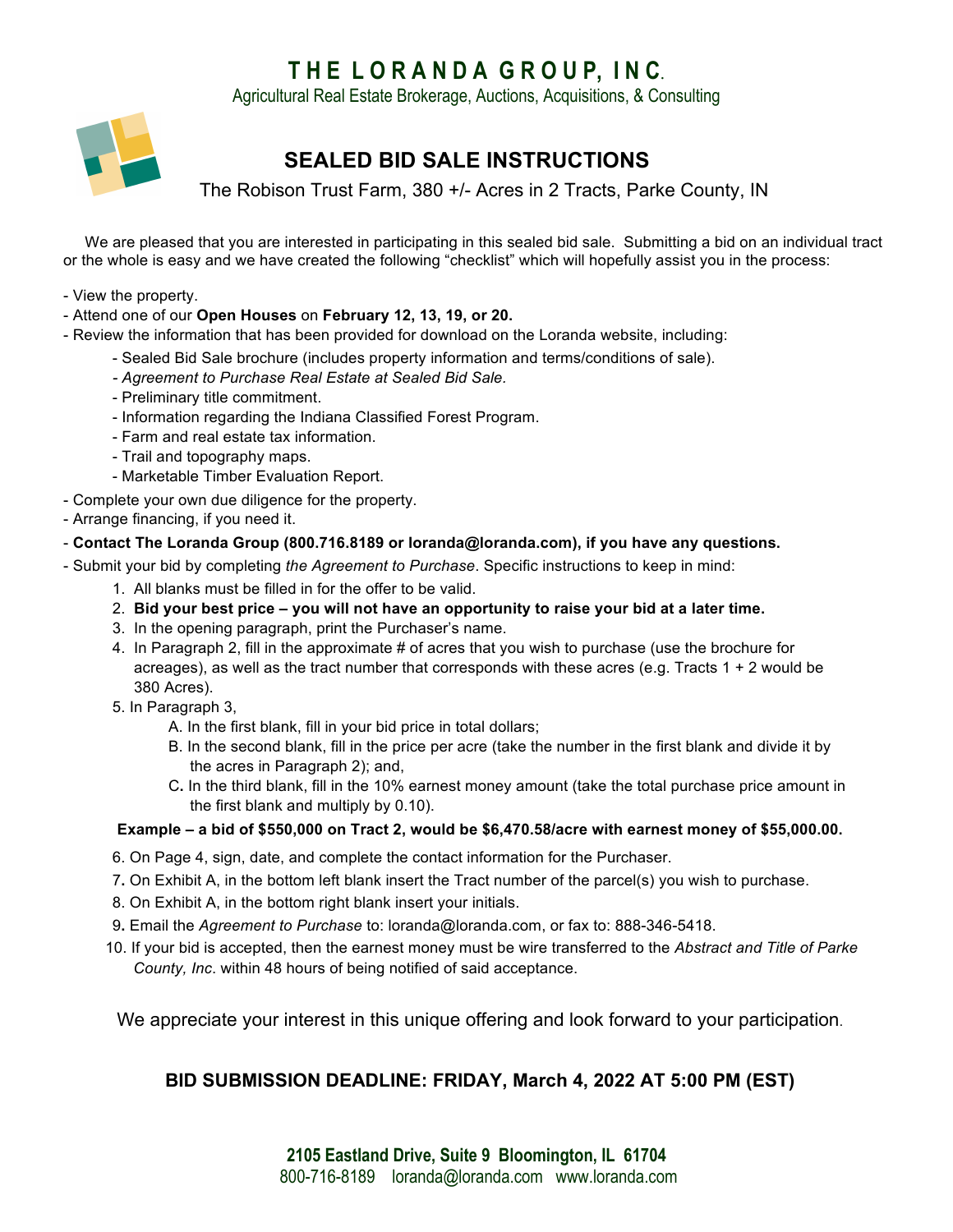#### **AGREEMENT TO PURCHASE REAL ESTATE AT SEALED BID SALE**

This *Agreement to Purchase Real Estate At Sealed Bid* Sale ("Contract"), made and entered into as of this 4th day of March, 2022, by and between Catherine Borkowski, Trustee of Aileen Robison Trust ("Seller") and \_\_\_\_\_\_\_\_\_\_\_\_\_\_\_\_\_\_\_\_\_\_\_\_\_\_\_\_\_\_\_\_\_\_\_\_\_\_\_\_\_\_\_\_\_\_\_\_\_\_\_\_\_\_\_\_ ("Purchaser"), is made subject to the following

terms, covenants and conditions:

**1. OFFER BY PURCHASER & ACCEPTANCE OF OFFER.** The delivery of this Contract to Seller signed by Purchaser constitutes an offer by Purchaser, but no contract shall form between Purchaser and Seller until such time as both Purchaser and Seller have signed this Contract. Seller shall have until Wednesday, March 9, 2022, at 5:00 p.m. (EST), in which to accept this offer. In accordance with the terms and conditions of this Sealed Bid Sale, Seller reserves the right to reject any and all offers. The Seller will make a good faith effort to notify the Purchaser as to whether or not Purchaser's offer is accepted or rejected by telephone, facsimile, or e-mail within twenty-four (24) hours after acceptance or rejection.

Within 24 hours of being notified that their bid has been accepted, the Buyer(s) must wire transfer U.S. funds that equal 10% of the amount bid to Abstract and Title of Parke County, Inc*.,* Rockville, Indiana*.* Purchaser's copy of any accepted offer will be executed and returned to Buyer via overnight delivery, or by email.

- **2. PROPERTY.** If Purchaser's offer is accepted by Seller, Seller agrees to sell and Purchaser agrees to purchase acres of real estate, situated in Parke County, Indiana, commonly referred to as Tract(s) \_\_\_\_\_\_\_\_\_\_\_\_\_\_\_\_, as more particularly described on Exhibit A attached hereto and made a part hereof, together with any improvements located thereon (the "Property"), but specifically excluding any and all fixtures or personal property owned by the Tenant(s) (as that term is hereinafter defined) except as otherwise provided herein. Purchaser hereby acknowledges and understands that the Property is being sold on an "**AS IS, WHERE IS, WITH ALL FAULTS**" basis. Purchaser further acknowledges that this Contract is not contingent upon financing and that failure to close this transaction on or before April 8, 2022, due to any delay other than a delay caused by Seller, shall constitute a default by Purchaser. Seller does not represent or warrant the acreage.
- **3. PURCHASE PRICE**. Purchaser agrees to pay to Seller the sum of \$ \_\_\_\_\_\_\_\_\_\_\_\_\_\_\_\_\_\_\_\_\_\_\_\_ for the real estate, (The "Purchase Price), or \$\_\_\_\_\_\_\_\_\_\_\_\_\_ per acre, which is based on the bid acreage ("Purchase Price per Acre") for the Property, subject to adjustment (if necessary) as provided for herein. Purchaser will pay \$\_\_\_\_\_\_\_\_\_\_\_\_\_\_\_\_\_\_\_ upon execution of this Contract as earnest money, which amount is equal to ten percent (10%) of the Purchase Price, to be held in the account of Abstract and Title of Parke County, Inc., Rockville, Indiana, hereunder for delivery to Seller at the time of closing or as otherwise provided for herein ("the Earnest Money"). The balance of the Purchase Price shall be paid by Purchaser to Seller at closing in cash or other form of payment acceptable to Seller.
- **4. TITLE.** Seller, at Seller's expense, shall furnish Purchaser with an Owner's Title Insurance Commitment ("Title Commitment"), issued by a title insurance company authorized to transact business in the state of Indiana. The title insurance commitment shall commit the subject title company to issue Purchaser its standard owner's policy in the amount of purchase price, showing title to the Property in the name of Seller, subject to the following permitted exceptions: (i) rights or claims of parties in possession not shown by the public records; (ii) easements or claims of easements not shown by the public records; (iii) encroachments, overlaps, boundary line disputes or other matters which would be disclosed by an accurate survey or inspection of the Property; (iv) any lien or right of lien for services, labor or material heretofore or hereinafter furnished, imposed by law and not shown by the public record; (v) taxes or special assessments which are not shown as existing liens; (vi) any water, mineral or other rights already granted or reserved by other parties, including but not limited to any mineral leases; (vii) the rights of any current tenants in possession of the Property (the "Tenant"); and (viii) such easements, covenants, restrictions, conditions, and other matters, if any, identified in the Title Commitment, which do not materially affect the Title. In the event that the Seller is unable to convey the Property in accordance with the terms of this Contract, Purchaser shall elect to either (i) take the Property "as is" and waive any and all objections thereto without abatement of the Purchase Price, or (ii) receive a refund of the Earnest Money, and upon such refund being made, this Contract shall terminate and be of no further force and effect. Purchaser hereby agrees that Seller shall have no obligation to commence proceedings, suits or other actions or to expend any funds to provide clear title to the Property or to eliminate any defects of title in the Property.
- **5. SURVEY.** At Seller's option, Seller shall provide a new survey, the cost of which will be equally shared between Seller and Purchaser(s), reflecting the legal description, acreage and boundary lines for any Tract of the Property where there is no existing legal description. Any need for a survey shall be determined at the sole discretion of Seller. If a new survey is determined to be necessary by Seller, the Purchase Price shall be adjusted to reflect any difference between the bid acreage and the surveyed acreage. Purchaser will then pay a revised Purchase Price calculated by multiplying the surveyed acreage by the Purchase Price per Acre indicated in Paragraph 3.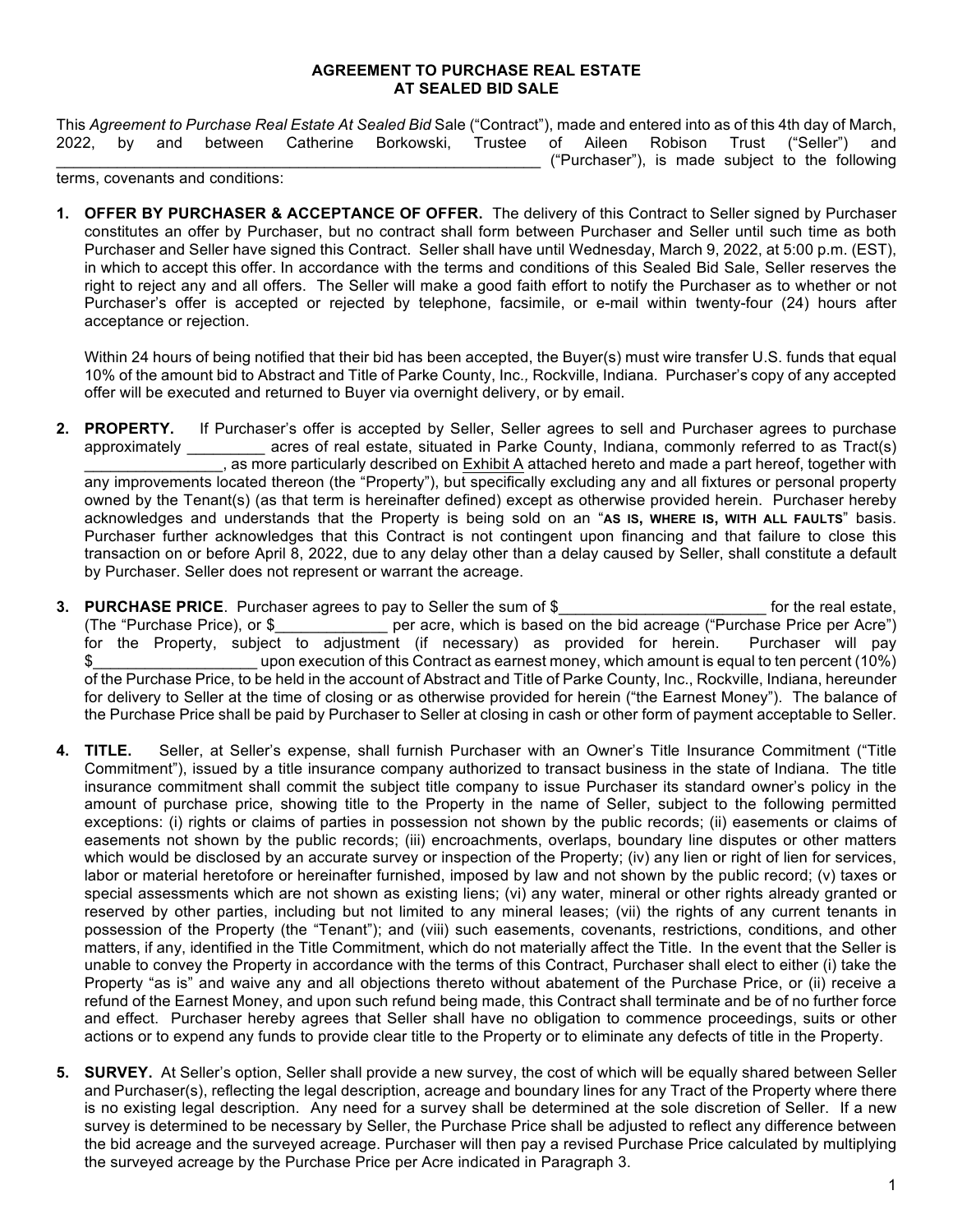- **6. CLOSING**. The closing shall take place on or before April 8, 2022, at a time and place designated by Seller and agreed upon by Purchaser. If closing documents are not available at that time, closing will occur within 15 days after such time as these documents become available. Concurrently with the closing, Purchaser shall pay to Seller the Purchase Price, less the Earnest Money as provided for herein. Upon full receipt of the entire Purchase Price by Seller, Seller shall deliver to Purchaser a Deed conveying fee simple title in and to the Property to the Purchaser. In the event of damage or destruction to the Property prior to closing, Purchaser shall accept the Property as damaged, together with the proceeds of any insurance payable from the damage or destruction.
- **7. POSSESSION**. Possession of the real estate will be given at closing.
- **8. DISCLAIMER OF WARRANTIES.** Purchaser acknowledges that a full inspection of the Property and all related information was made and, with respect to this Contract, that Purchaser is satisfied in all respects with the condition of the Property and all matters pertaining thereto. Purchaser accepts the Property "**AS IS, WHERE IS, WITH ALL FAULTS**" and in its present condition with Purchaser assuming risk thereof. Purchaser understands that Seller makes no warranty or representation of any kind, either express or implied or arising by operation of law, as to the condition, quality, environmental condition, serviceability or merchantability or fitness for a particular purpose of the Property or any portion thereof, and in no event shall Seller be liable for consequential damages. Purchaser is relying solely on its own independent inspections, investigations, inquiries, and all due diligence concerning the Property and the Sealed Bid Sale. Purchaser acknowledges that Seller has not agreed to perform any work on or about the Property as a condition of Purchaser's purchase of the same. Purchaser understands that by entering into this Contract and agreeing to accept the Property and pertinent structures in an "**AS IS, WHERE IS, WITH ALL FAULTS**" condition, that Purchaser is buying the Property subject to any and all easements, leases, covenants, restrictions, and ditch/drainage assessments, whether or not of record. The disclaimer of warranties contained in this paragraph are continuing and shall survive the recording of the Deed of Conveyance from Seller to Purchaser.
- **9. MINERAL RIGHTS**. One hundred percent (100%) of the mineral rights owned by Seller with respect to the Property, if any, shall be conveyed to Purchaser at closing.
- **10. REAL ESTATE TAXES AND ASSESSMENTS**. Seller shall pay all the 2021 taxes, payable in 2022, when the tax statement(s) are received. Buyer(s) will assume real estate taxes payable in 2023 and thereafter.
- **11. INCOME.** The Seller/Tenant shall retain all income attributable to calendar year 2021, and the Buyer will receive all income attributable to calendar year 2022 and beyond.
- **12. TRANSFER DECLARATIONS, RECORDING FEES, AND CLOSING COSTS**. Seller and Purchaser agree to execute any real estate transfer declarations required by the State, county or municipality in which the Property is located. Seller shall pay the cost of revenue stamps, if applicable. Purchaser shall pay the charge for recording the Deed and all other closing costs not specifically provided for elsewhere in this Agreement.
- **13. LIABILITY OF ESCROW AGENT.** The parties acknowledge that any Escrow Agent hereunder is acting at their request and at their convenience. The Escrow Agent when acting in such capacity shall not be deemed to be the agent of either of the parties hereto and the Escrow Agent shall not be liable to either of the parties for any acts or omissions on its part unless taken or suffered in bad faith, in willful disregard of this Contract, or involving gross negligence. Seller and Purchaser shall, jointly and severally, indemnify, defend and hold Escrow Agent harmless from and against all costs, claims, and expenses, including reasonable attorneys' fees, incurred in connection with the performance of Escrow Agent's duties hereunder except with respect to acts or omissions taken or suffered by Escrow Agent in bad faith, in willful disregard of this Contract, or involving gross negligence on the part of the Escrow Agent. In no event shall the Escrow Agent be liable for unearned interest with respect to the earnest money deposit. The parties acknowledge and agree that the Escrow Agent will forward the earnest money deposit to the closing agent within 24 hours of the closing.
- **14. DEFAULT.** If Purchaser fails to perform any obligation imposed by this Contract, Seller may serve written notice of default upon Purchaser and if such default is not corrected within ten (10) days thereafter, at the option of the Seller, this Contract shall terminate and the Seller shall be entitled to payment of the earnest money paid hereunder as liquidated damages for Seller's lost opportunity to sell the Property elsewhere. In the event of a default by Purchaser, Seller shall, in lieu of terminating this Agreement, also have all rights and remedies available at law or equity, including the right to require Purchaser to specifically perform Purchaser's obligations hereunder. If, in the event of failure of Seller to perform the obligations imposed by this Contract, because of environmental or title related issues, Purchaser's sole remedy hereunder is to terminate this Contract and receive a refund of the earnest money upon similar notice served upon Seller and similar expiration of time period. If, in the event of failure of Seller to perform the obligations imposed by this Contract, because of reasons other than environmental or title related issues, then Purchaser shall have all rights and remedies available at law or equity. The Escrow Agent, upon receiving an affidavit from the non-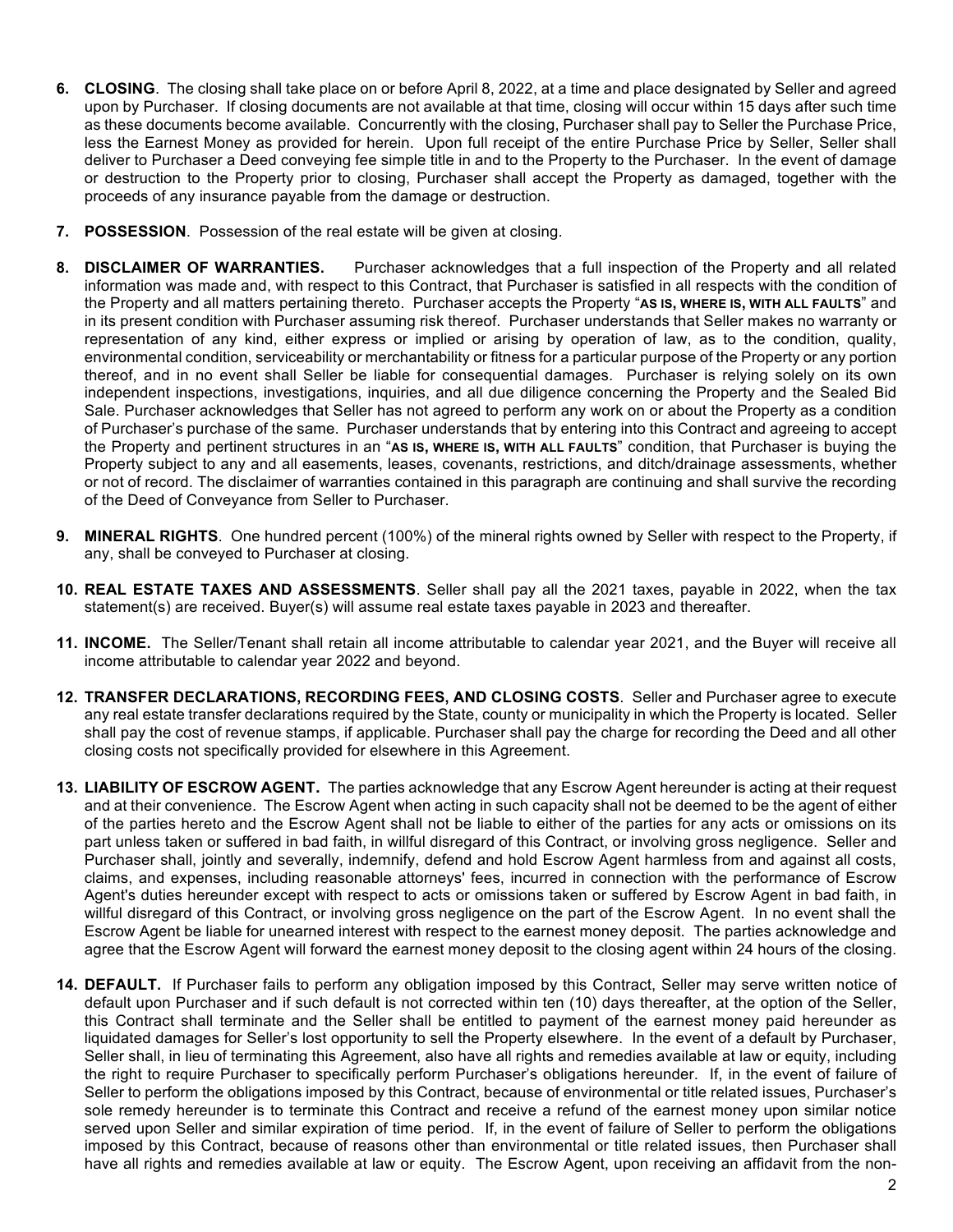defaulting party stating that this Contract has been terminated as provided herein, shall be entitled to rely upon such affidavit and shall deliver the earnest money to the non-defaulting party. Default by either party shall entitle the other party to court costs and reasonable attorneys' fees incurred in enforcing the provisions of this Contract. The service of the written notice provided for in this paragraph shall be made by personal delivery to any party signing as Purchaser or by mailing the written notice to any party signing as Purchaser, at the address of the Purchaser shown on this Contract, which mailing shall be by certified mail with the United States mail receipt to be the date of delivery.

- **15. ENTIRE AGREEMENT**. This Contract contains the entire agreement of the parties and no representations, warranties or agreements have been made by either of the parties except as set forth in this Contract.
- **16. HEIRS, SUCCESSORS AND ASSIGNS**. This Contract shall inure to the benefit of and shall be binding upon the parties hereto and their respective heirs, successors, and permitted assigns, provided, however, that Purchaser may not assign its rights or obligations hereunder without the prior written consent of the Seller, which consent will not be unreasonably withheld.
- **17. TIME IS OF THE ESSENCE**. The time for performance of the obligations of the parties is of the essence of this Contract.
- **18. JURISDICTION.** This Contract shall be constructed in accordance with the laws of the State of Indiana. Any provision of this Contract which is unenforceable or invalid, or the inclusion of which would affect the validity, legality, or enforcement of this Contract shall be of no effect, but all the remaining provisions of the Contract shall remain in full force and effect.
- **19. ENVIRONMENTAL AND OTHER DISCLOSURES.** The Purchaser acknowledges that the Seller has not made, will not make and hereby disclaims any and all representations and warranties concerning the environmental condition of the Property. In addition, Seller will not be obligated to remove or cure any existing trash, refuse, or environmental problem.
- **20. PROVISIONS RELATING SPECIALLY TO SELLER/TRUST/TRUSTEES/CO-TRUSTEES/SETTLOR AND THEIR RESPECTIVE SPECIAL CIRCUMSTANCES.** Each fiduciary comprising Seller executes his instrument only in its representative capacity and shall not be bound or obligated hereunder except in such capacity. Purchaser acknowledges and agrees that this Agreement is made by such fiduciaries solely in their fiduciary capacity as described in the signatures affixed hereto, and that such fiduciaries shall not be liable for any breach or any failure to perform any obligation under this Agreement except from assets held in the fiduciary capacity described.
- **21. SELLING AGENT**. This agreement is solely between Purchaser and Seller. The auctioneer(s)/broker(s)/sales agent(s) or any attorney or attorneys for the Seller shall not be liable for any existing or arising defects or deficiencies in the Property, improvements or other appurtenant structures thereon, nor for any information provided to the Purchaser from sources deemed reliable. The Purchaser acknowledges that it has conducted its own independent investigations, inspections, inquiries and due diligence concerning the Property. The Loranda Group, Inc. and its licensed representatives are exclusively designated agents for the Seller.
- **22. STRICT CONSTRUCTION**. The language used in this Contract shall be deemed to be the language approved by all parties hereto to express their mutual intent and no rule of strict construction shall be applied against either party.
- **23. BINDING**. This contract shall not be binding on Seller unless executed by a duly authorized representative of Seller by 5:00 (EST) on Wednesday, March 9, 2022.
- **24. COUNTERPARTS AND FACSIMILE SIGNATURE**. This contract may be executed by Buyer or Seller by facsimile signature, which shall be binding upon both parties, and in counterparts by the parties hereto, each of which shall be deemed an original and all of which shall constitute a single agreement among the parties.
- **25. JOINT AND SEVERAL OBLIGATIONS**. If more than one person signs this contract as the "Purchaser", the obligations of such persons hereunder are joint and several.

IN WITNESS WHEREOF, the parties have executed this Contract in two counterparts, each of which shall be deemed an original instrument, as of the day, month and year first above written.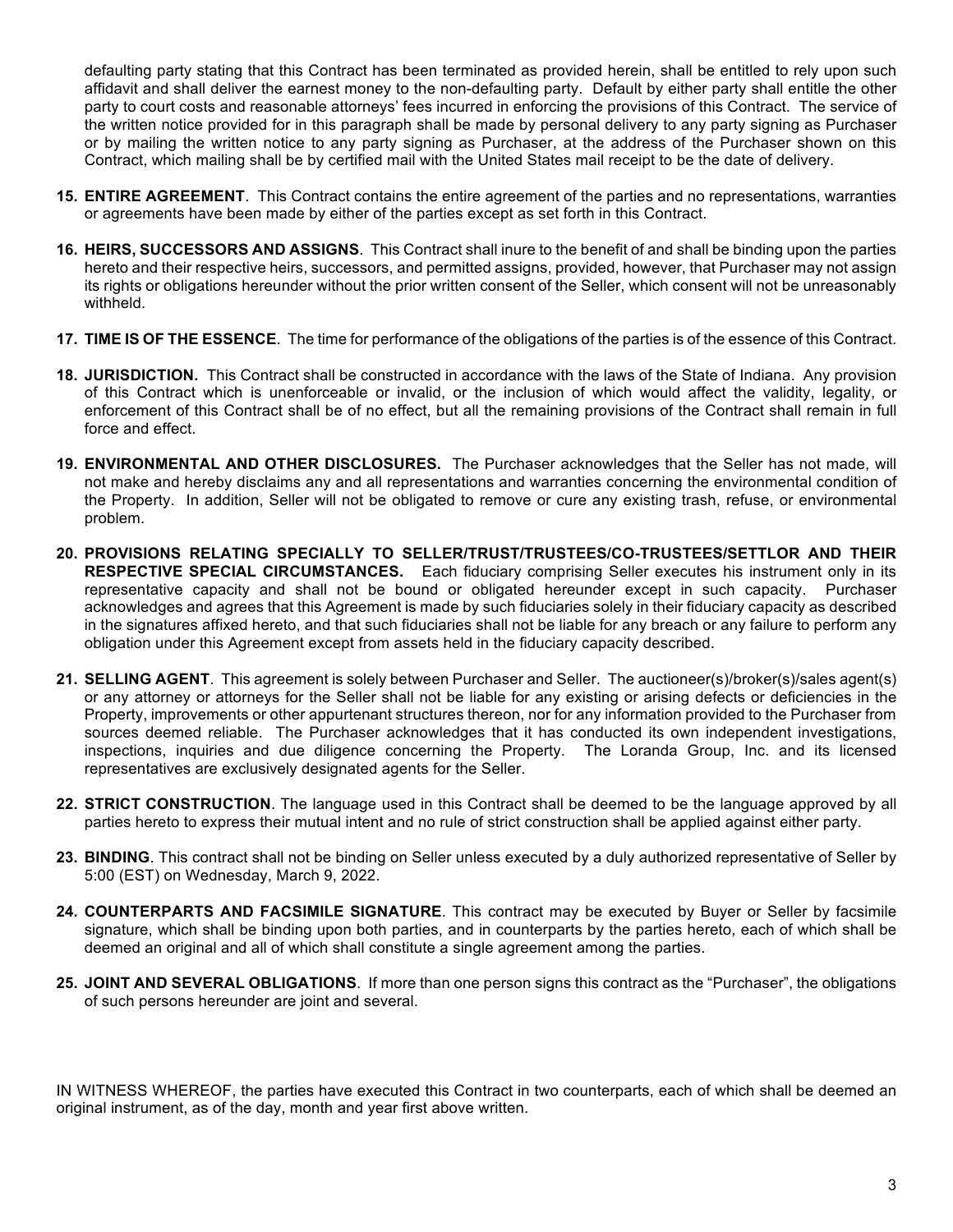# **SELLER:** Catherine Borkowski, Trustee of Aileen<br>Robison Trust

| By: the contract of the contract of the contract of the contract of the contract of the contract of the contract of the contract of the contract of the contract of the contract of the contract of the contract of the contra | Signature                                                                                                                                                                                                                      |
|--------------------------------------------------------------------------------------------------------------------------------------------------------------------------------------------------------------------------------|--------------------------------------------------------------------------------------------------------------------------------------------------------------------------------------------------------------------------------|
|                                                                                                                                                                                                                                |                                                                                                                                                                                                                                |
|                                                                                                                                                                                                                                |                                                                                                                                                                                                                                |
|                                                                                                                                                                                                                                | By: Signature Signature                                                                                                                                                                                                        |
|                                                                                                                                                                                                                                |                                                                                                                                                                                                                                |
|                                                                                                                                                                                                                                |                                                                                                                                                                                                                                |
|                                                                                                                                                                                                                                |                                                                                                                                                                                                                                |
|                                                                                                                                                                                                                                | Phone: Note: The Commission of the Commission of the Commission of the Commission of the Commission of the Commission of the Commission of the Commission of the Commission of the Commission of the Commission of the Commiss |
|                                                                                                                                                                                                                                |                                                                                                                                                                                                                                |
|                                                                                                                                                                                                                                | $E$ -mail:                                                                                                                                                                                                                     |